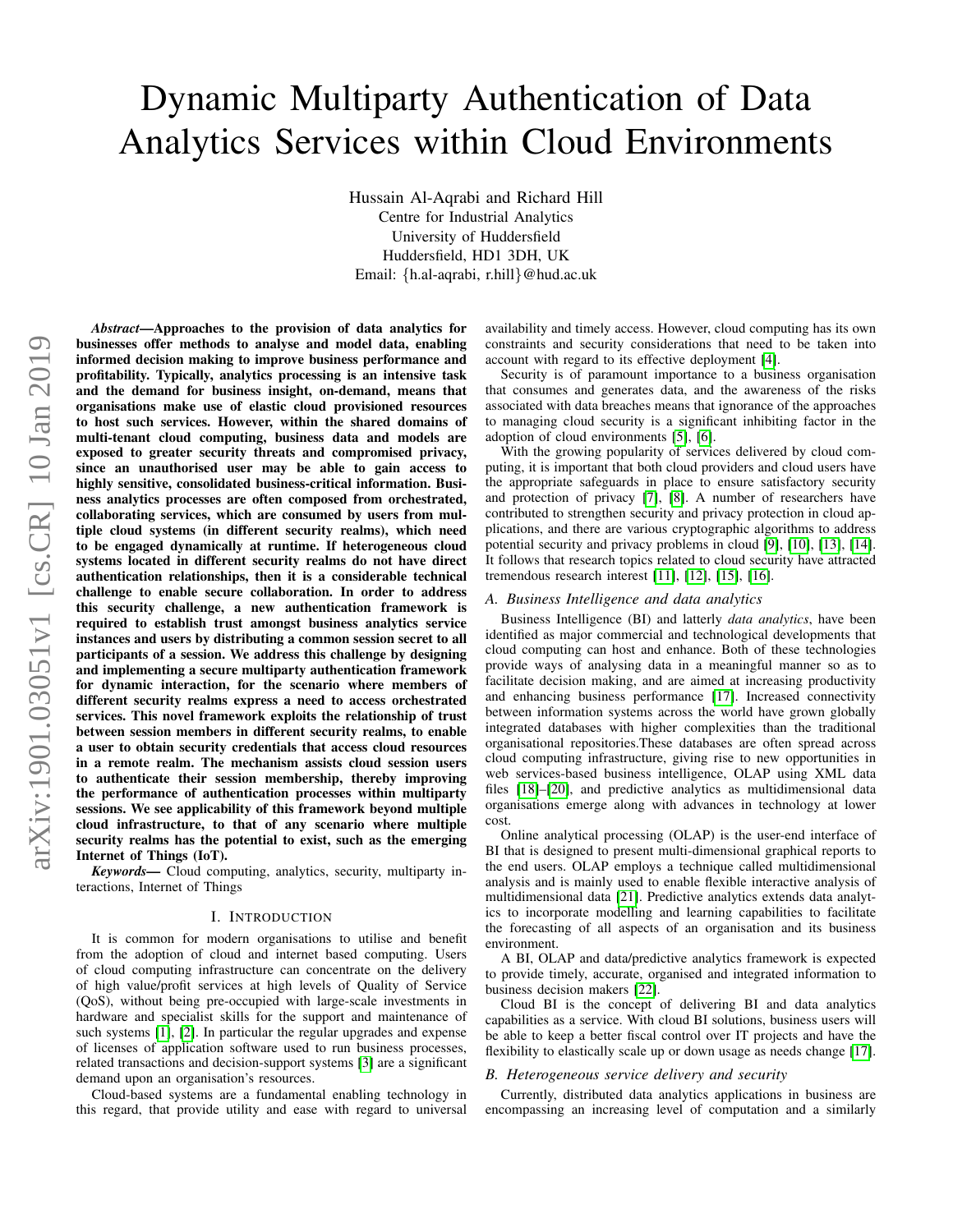increasing level of enthusiasm as the benefits of predictive modelling are realised. Generally, a business procedure should be flexible in both application and method to enable dynamic business response. An effect of this is that the execution sequence of a given process may not be predictable for all circumstances, even to the extent that sometimes, the real process of execution can be a "one-of-a-kind" [\[23\]](#page-7-21).

Thus, the services and applications employed in a procedure are characteristically heterogeneous and might be offered and maintained by various, traditionally unrelated organisations.

Companies have their own homogenous security mechanisms and policies to protect their local resources against security threats but applications residing on the resources of different organisations operate in correspondingly numerous different heterogeneous security realms.

A security realm may be viewed as a group of principals (like people, services, and computers) registered with a certain authentication authority (a trusted principal), and controlled through a consistent set of security processes and policies to marshall access to services and resources [\[24\]](#page-7-22). An authentication authority is a principal that is considered universally trusted and can be relied upon to execute trustworthy authentication functions [\[25\]](#page-7-23).

As shown by this explanation, authentication is vital for each security realm and before a principal can have a right to use the resources controlled by a security realm, verification of its identity must be confirmed by the authentication procedure of the security realm in order to ascertain the principal who it purports to be.

To identify a principal during the process of authentication, the principal has to announce credentials that were provided to it by the authentication authority of the security realm.

Cloud-based business processes contain collaborating BI/data analytics services from multiple heterogeneous security realms which need to be executed and engaged dynamically at runtime. If authentication relationships are established among different security realms, the process may involve large numbers of extra and computationally expensive steps for converting artefacts.

Hada et al [\[26\]](#page-7-24) demonstrate the need for a multiparty session authentication protocol, if a multiparty session is constructed out of multiple two-party sessions. It is difficult in some cases for a session user to determine and verify whether the service instance the user contacts is a member of the same multiparty session.

## *C. Cross-realm authentication*

In a cross-realm authentication scenario, the techniques used in a two-party session do not address such heterogeneous cross-realm authentication issues, which require both credential conversion and the establishment of authentication paths.

Federated authentication establishments may require time consuming activities for negotiations and amendments. This situation may become further complicated when multiple parties coordinate within an authentication system to access resources hosted on multiple clouds.

Existing frameworks do not address the scenario where members of multiple sub-domains want to interact to access resources stored on multiple clouds. This is also a significant issue for any system where it is envisaged that multiparty authentication is required.

The continued increase in the proliferation of small, discrete compute and storage devices means that cross-realm authentication is required beyond the use case of multi-tenant, multi-cloud infrastructures.

The Internet of Things is one domain where it is foreseen that the ability to orchestrate trusted services from myriad connected devices is essential. Further evidence of such thinking is the research community's interest in microservice architectures, where containerisation is utilised to assist the design of software architectures that can scale rapidly [\[27\]](#page-7-25), which is a fundamental design requirement of IoT applications [\[28\]](#page-7-26).

## *D. Contribution and article organisation*

In this paper, we propose a novel multiparty authentication framework for securing business data analytics within cloud computing infrastructure. More specifically, our proposal applies to the situation where members of different security realms need to access distributed analytics services through a trusted principal.

Our proposed framework can authenticate dynamically, minimising the requirement for additional credential conversion processes that will initiate extensive invocations to intermediate services.

The main contribution has been to propose a system and procedure which simplifies the authentication process that is undertaken, between two unrelated secure business environments, prior to allowing data interchange.

This simplification significantly improves the speed of authentication, thereby reducing overall transaction time, and most notably is achieved without compromising the security of either party.

The rest of the paper is organised as follows: Section 2 reviews the existing solutions of the multiparty authentication. This is intended to identify research gaps in this domain. Section 3 describes the design of the multiparty authentication system for BI, the mechanisms for hosting it on cloud computing. Section 4 presents the results of simulations, and critical analysis of results. Section 5 provides the conclusion of the paper and outlines future work.

## II. MULTIPARTY AUTHENTICATION

Cloud computing offers shared applications and software platforms and infrastructure services on multi-tenant information technology systems built upon virtualised infrastructure. The such cloud solutions optimising resource sharing while providing isolation solutions at different levels required by the tenant [\[31\]](#page-7-27).

However, in the shared domains of cloud computing, BI and data analytics services are exposed to security and privacy threats by virtue of exploits, eavesdropping, distributed attacks, malware attacks, and other known challenges to cloud computing [\[17\]](#page-7-16) and distributed systems in general.

## *A. Dynamic authentication*

In a multi-tenancy environment, authentication frameworks cannot be static. Business processes and systems running on clouds are dynamic and hence the authentication interactions need to be able to support dynamic behaviour as well.

Burrows et al [\[29\]](#page-7-28) proposed a global authentication register comprising a privacy framework for tenants. The register holds a private key and personalised data of each tenant for certification of a registration request. The system issues a private key after the personalised data has been provided to the registrar and matched successfully.

In cloud computing, a global authentication register may be viewed as a multi-tenant database holding primary records about registered tenants and additional extended tables for recording unique detail about each tenant [\[30\]](#page-7-29).

The primary table comprises details generated by the cloud service provider created for each tenant as per a standard format. Extended tables may record unique details provided by the tenants against a list of metadata classes (for example, names of spouse, dog, first school, mother, favourite movie star, favourite colour, etc.).

The extension tables assist in validating private details about a tenant before issuing a private key for accessing the user's workspace. This concept is referred to as "identity-based cryptography" [\[32\]](#page-7-30). The root key is the public key for unlocking a cloud or grid-based workspace.

Root keys are appended with the private key based on an identitybased signature generated by an interaction process, that comprises identity information entered by the client and the corresponding digital signature generated by the server. The signature is used by the authentication registry server to append private key fields in the root key and issue to the requesting client.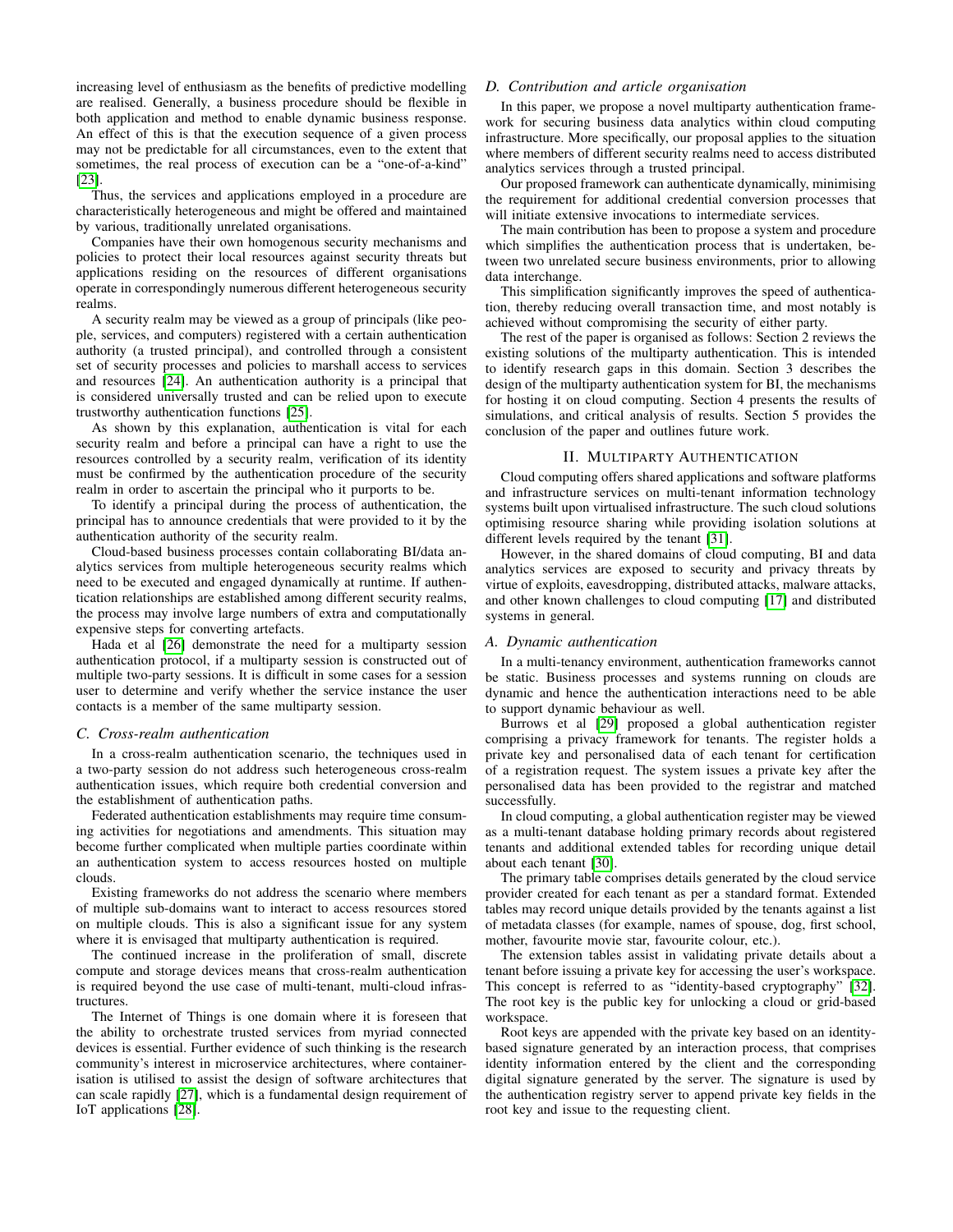In cloud computing, identity-based cryptography and identitybased signature generation may be performed by a separate array of servers (cloud array) dedicated for privacy-as-a-service [\[32\]](#page-7-30). The clouds may comprise hierarchical key structure as shown in Figure [1.](#page-2-0)



<span id="page-2-0"></span>Fig. 1. Hierarchical key structures in cloud computing.

The key has two parts: a public key field and one part as a private key field [\[30\]](#page-7-29).

The first public key part is common for all valid cloud tenants whereas the second public key part is common for all tenants of a sub-domain within the main cloud. The private key part is for individual tenants that are determined as per individual digital signatures, which are generated by a separate array of servers against private information provided by the tenants.

### *B. Cloud sub-domains*

A cloud sub-domain is a group of multiple private virtual workspaces owned by an organisation or a group of related tenants (for example, a community or society). A common public key for the sub-domain ensures that only the tenants owning workspaces are allowed to access them [\[33\]](#page-7-31).

For example, employees of an organisation will obtain access to the sub-domain public key by virtue of their employment records in the organisation. On top of the sub-domain public key, a tenantspecific private key will be assigned and appended based on private information provided by individual tenants.

Figur[e2](#page-2-1) shows how this hierarchical scheme can ensure authentication of employees for uploading or downloading business data to and from the cloud respectively. Private keys for employees may be hosted locally by the company that appends the private key portion with the sub-domain key generated by the cloud for the company. These two keys are finally appended to the root key of the cloud.

## *C. Cross-cloud federation*

This framework may become complicated further when multiple parties coordinate within an authentication system for accessing resources stored on multiple clouds through the home cloud. In this scenario, a cross-cloud federation system may be established comprising discovery agents, match-making agents and authentication agents [\[34\]](#page-7-32).

The discovery agent manages a process for discovering the resources requested by the parties by browsing the available foreign clouds. A match-making agent manages a process for short-listing foreign clouds to gain access to the resources requested. The authentication agent creates a security context and trust relationship between the parties and the home cloud, and between the home cloud and the foreign clouds, as shown in Figure [2.](#page-2-1)

There are multiple steps involved in this framework as follows:



<span id="page-2-1"></span>Fig. 2. Hierarchical multi-party structure in Multi-cloud computing

- 1) All parties make authentication requests.
- 2) Authentication agent sends queries for artefacts to all parties.
- 3) Artefact requests are resolved and a group-level public key is generated for all parties.
- 4) Discovery agent locates resources amongst available foreign clouds.
- 5) Match-making agent shortlists the preferred foreign clouds.
- 6) Home cloud requests public keys from the foreign clouds.
- 7) Foreign clouds make a request for artefacts before sending the keys, which the home cloud provides (establishing trust relationships between the home cloud and the foreign clouds).

On receipt of the keys, multiple keys are generated integrating the home cloud public key and the corresponding foreign cloud keys for trusted access to the resources.

The resources are collected by the home cloud and made accessible to the authentication server for the entire multi-party group. The individuals in the party gain access to the resources through the authentication server by providing individual secrets and gain private keys. The private keys are appended with the group key that in turn is appended with the home cloud key.

As an alternative to the previous two steps, the home cloud can forward the group's artefacts to the foreign clouds such that they can provide individual public keys to the group's authentication server. These group public keys (assigned by different foreign clouds) can be appended with the individual private keys such that they can be given access to the resources on an individual basis, being a member of this multi-party group.

Such a group authentication protocol requires the sharing of a number of security attributes, like secrets for group session keys, secrets for private keys, secrets for key duplication (for resilience), secrets for session forwarding to other clouds, and secrets for control of key distribution (opening a vault of keys) [\[34\]](#page-7-32). To facilitate automated inter-organisational processes, trust, dependability and security needs have to be ascertained [\[35\]](#page-7-33).

Dependability and security are interrelated through a number of attributes (confidentiality, integrity, availability, reliability, maintainability, and safety). There can be faults and errors in interorganisational authentication processes leading to failure of services [\[35\]](#page-7-33). There are higher chances of faults and errors in modern distributed business environments in which the business specifications are dynamic and the runtime executing them can sometimes be unpredictable. It is very difficult to standardise the runtimes as there may be "one-of-a-kind", bespoke execution of processes [\[24\]](#page-7-22).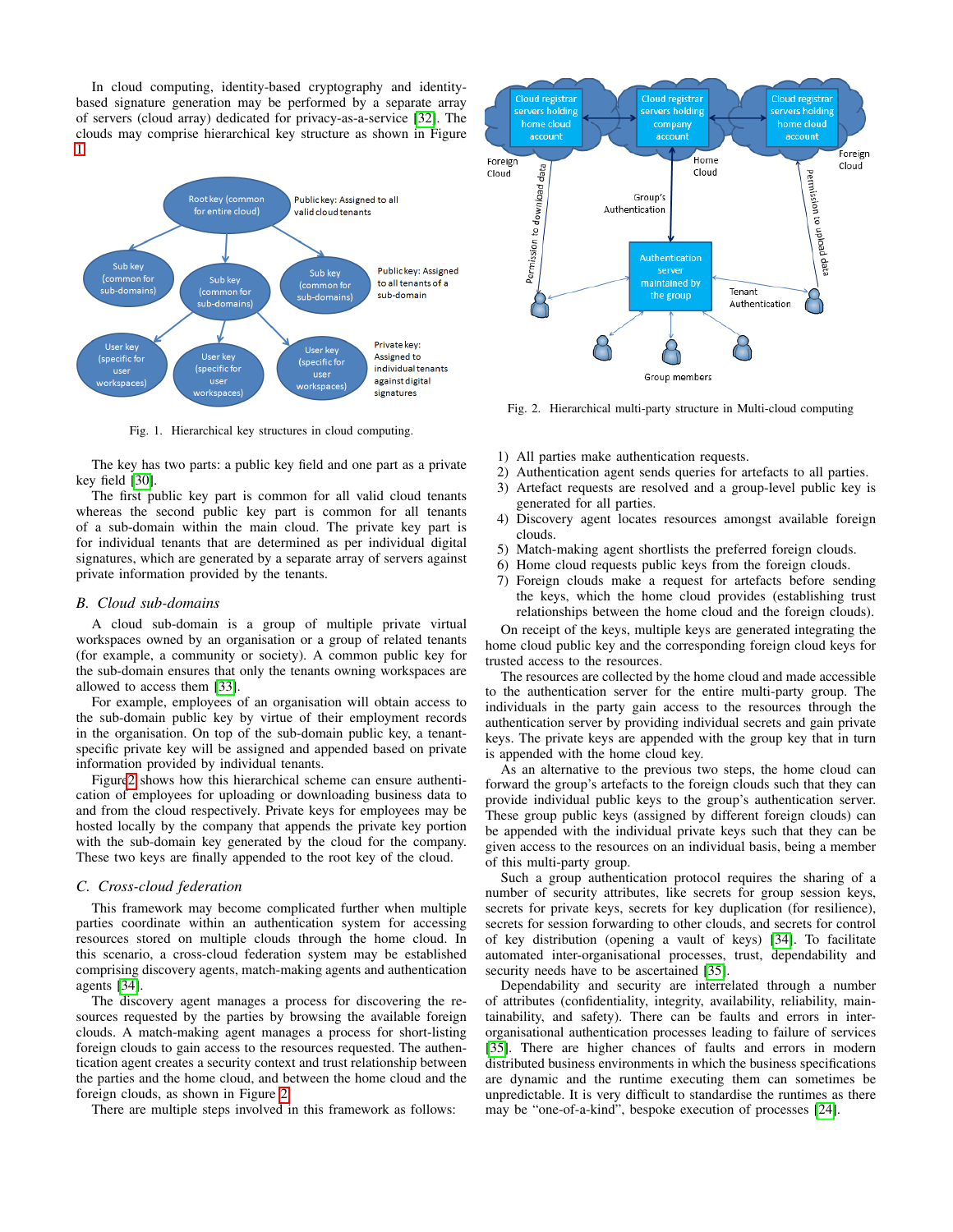

<span id="page-3-0"></span>

Fig. 3. Proposed multiparty session authentication framework in cloud environments.

# III. A SYSTEM FOR MULTIPARTY AUTHENTICATION

In this section, the proposed framework for dynamic authentication interactions in a distributed environment is shown in Figure [3.](#page-3-0) We propose the addition of a session authority cloud with the purpose of controlling sessions of multiple clouds.

There shall be no concept of *home* or *foreign* clouds. Every cloud obeys the decisions made by the session authority cloud. The session authority cloud shall hold a large array of servers acting as a security vault.

This vault holds authentication credentials and digital signatures of the tenants of all clouds. The root keys of all the clouds are stored in the vault having folders identifying the clouds. An active tenant will "know the root key of its own cloud.

The heterogeneous security realms (sub-domains) are distributed among all of the clouds and are identified through separate subdomain keys. These keys are stored in subfolders within the corresponding cloud folders. The concept of private key assignment against a digital signature will be adopted, but only for entry into the relevant sub-domain of the cloud.

In the multiparty session scenario, members of multiple subdomains may interact within a session. All such sessions will be identified by the session authority cloud. The session keys will comprise of a root key of the cloud, sub-domain key, and the portion identifying the session.

This means that there will be multiple session keys valid for a session, each having a common field for the session, but varied fields for cloud root keys and sub-domain keys.

There is no need for any negotiation among the clouds because the session authority cloud "knows all of the clouds and their subdomains. The schematic of the proposed framework is shown in Figur[e3.](#page-3-0) The fundamental principles of the proposed model are:

- (a) Each session participant should be a tenant of at least one cloud in the multi-cloud framework controlled by the session authority cloud.
- (b) If a potential participant is not a cloud member, the introducing participant will have to share credentials with it for joining its own cloud.
- (c) Each session will have multiple valid keys. While the session key field will be common (refreshed on change of number

of participants), the cloud root keys and sub-domain (security realm) keys will vary depending upon the membership profiles of the participants.

## *A. A model for secure multiparty authentication*

In this section, we present a multiparty authentication system model for securing BI and data analytics services on the cloud. The proposed system specifically addresses scenarios where business applications that reside on the clouds, that are composed of members of different security realms, want to access distributed data analytics services through a trusted principal. These scenarios are applicable when there are no direct authentication relationships between the stakeholders of different security realms and the distributed data analytics services in multiple cloud systems.

## *B. Modelling environment and simulation design*

The entire multi-cloud model was created with OPNET modeller, using HP9000 Superdome 64 CPU mega modular servers. These servers are the most powerful systems available in OPNET's model library in the academic edition. Each server can host hundreds of virtual machines. The model is shown in Figure [4](#page-4-0) and is described as follows:

- The object A in this model comprises an Internet cloud of 1000 users, each representing a trusted principal by the SAC requesting a session each for a foreign user (member of a different security realm) on their behalf.
- The objects  $F, SAC, SAC DB$ , and  $SAC SH$  are independent HP9000 Superdome servers, whereas clouds A and B are collections of four HP9000 Superdome servers each.
- SW1 is an Internet switch connecting the trusted principals to the entire inter-cloud framework.
- $SW2$  is an internal switch of the inter-cloud framework interconnecting the clouds  $A$  and  $B$  with the core cloud certification authority  $(SAC$  in this model) and all its supporting services  $(F, SAC - DB,$  and  $SAC - SH$ ).
- SW1 and SW2 are advanced Cisco chassis-based switches. The red lines represent 1000 BaseX links and the numbers at the centre of each line represent the number of links per connection.

For example, the red line connecting  $A$  with  $F$  has eight 1000 BaseX links. This represents a powerful network within OPNET modeller, with little scope for link and node level congestions for 1000 users connecting the network. It follows that any delays discovered in the simulation results are because of the execution times of the phases of the authentication algorithm.

#### *C. Phase modelling*

The OPNET tasks object has been used to define the phases of the authentication algorithm. Tables [I](#page-4-1) and [II](#page-4-2) illustrate how they have been modelled within OPNET modeller. Table [I](#page-4-1) illustrates the phases configured without any phase-wise timeouts.

Table [II](#page-4-2) illustrates a timeout of 60 seconds per phase. Both of the configurations were simulated separately in OPNET modeller. The phases are sequential and each is considered as a request or a response between the stated nodes. In each phase, an appropriate amount of data is transferred as may be needed during practical operation of the phase.

For example, the first phase  $A > F$  and the second phase  $F > A$  are requesting phases in which the data transmission size is configured as 1024 bytes. However, the third phase  $A > F$  is a responding phase ( $A$  submits  $IDr$  and  $IDs$  to  $F$ ) and hence the data transmission size is 4096 bytes.

The data sizes have been configured accordingly in all phases of the algorithm. A subsequent phase does not begin unless the previous phase has ended. Thus, if a phase fails to complete, the subsequent phase will not begin at all.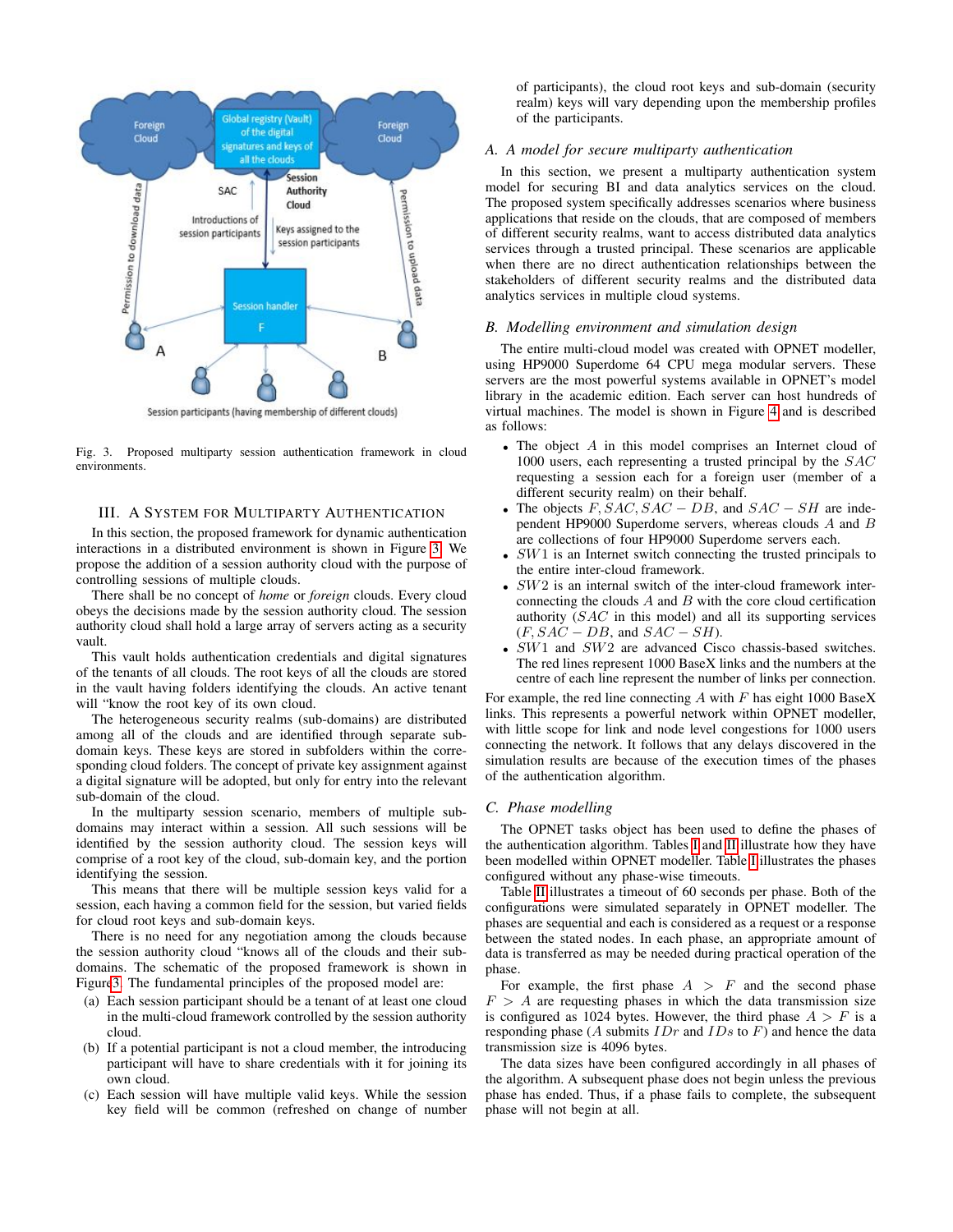

<span id="page-4-0"></span>Fig. 4. Multi-party authentication model in OPNET.

TABLE I

# <span id="page-4-1"></span>ALGORITHM STEPS CONFIGURED AS INDIVIDUAL PROTOCOL TASKS IN OPNET TASKS CREATOR OBJECT WITH NO TIMEOUT.

| <b>Phase Name</b>                                    | <b>Start Phase After</b>  | Source     | <b>Destination</b> | <b>REO/RESP Pattern</b> | <b>End Phase When</b> | <b>Timeout Properties</b> | <b>Transport Connection</b> |
|------------------------------------------------------|---------------------------|------------|--------------------|-------------------------|-----------------------|---------------------------|-----------------------------|
| $A > F$ : Secure (Request, R1, R2)                   | <b>Application Starts</b> | A          | F                  | REO>RESP>               | Final Response        | Used                      | Default                     |
| $F > A$ : Secure (Request, IDr, IDs)                 | Previous Phase Ends       | F          | A                  | REO>RESP>               | Final Response        | Used                      | Default                     |
| $A > F$ : Secure (Response, IDr, IDs)                | Previous Phase Ends       | A          | F                  | REO>RESP>               | Final Response        | Used                      | Default                     |
| $F > SAC$ : Fetch $(R1, R2)$ : IF Valid $(IDr, IDs)$ | Previous Phase Ends       | F          | SAC                | REO>RESP>               | Final Response        | Used                      | Default                     |
| $F > SAC-DB$ : Verify (IDr, IDs)                     | Previous Phase Ends       | <b>SAC</b> | SAC-DB             | REO>RESP>               | Final Response        | Used                      | Default                     |
| $SAC-DB > SAC$ : Valid (IDr. IDs)                    | Previous Phase Ends       | SAC-DB     | <b>SAC</b>         | REO>RESP>               | Final Response        | Used                      | Default                     |
| SAC>SAC-SH: Invoke (Key, IDess): Fetch (R1, R2)      | Previous Phase Ends       | <b>SAC</b> | SAC-SH             | REO > RESP              | Final Response        | Used                      | Default                     |
| SAC:SH>CloudA: Secure (Access, R1)                   | Previous Phase Ends       | SAC-SH     | CloudA             | REO>RESP>               | Final Response        | Used                      | Default                     |
| $CloudA > SAC : SH : Secure (Access, R1)$            | Previous Phase Ends       | CloudA     | SAC-SH             | REO > RESP              | Final Response        | Used                      | Default                     |
| SAC:SH>CloudB: Secure (Request, R2): IF Key (IDsess) | Previous Phase Ends       | SAC-SH     | CloudB             | REQ>RESP>               | Final Response        | Used                      | Default                     |
| CloudB>SAC: SH: Secure (Access, R2)                  | Previous Phase Ends       | CloudB     | SAC-SH             | REO > RESP              | Final Response        | Used                      | Default                     |
| SAC: SH>F: Secure (Access, R1, R2): Key (IDsess)     | Previous Phase Ends       | SAC-SH     | F                  | REO > RESP >            | Final Response        | Used                      | Default                     |
| $F>A$ : Secure (Access, R1, R2): Key (IDsess)        | Previous Phase Ends       | F          | A                  | REO>RESP>               | Final Response        | Used                      | Default                     |

TABLE II TIMEOUT INTRODUCED IN EACH PHASE OF THE AUTHENTICATION PROTOCOL.

<span id="page-4-2"></span>

| <b>Phase Name</b>                                    | <b>Start Phase After</b>  | Source | <b>Destination</b> | <b>REO/RESP Pattern</b> | <b>End Phase When</b> | <b>Timeout Properties</b> | <b>Transport Connection</b> |
|------------------------------------------------------|---------------------------|--------|--------------------|-------------------------|-----------------------|---------------------------|-----------------------------|
| $A > F$ : Secure (Request, R1, R2)                   | <b>Application Starts</b> | A      | F                  | REO > RESP              | Final Response        | Not Used                  | Default                     |
| $F > A$ : Secure (Request, IDr, IDs)                 | Previous Phase Ends       | F      | A                  | REO>RESP>               | Final Response        | Not Used                  | Default                     |
| A>F:Secure (Response, IDr, IDs)                      | Previous Phase Ends       | A      | F                  | REO>RESP>               | Final Response        | Not Used                  | Default                     |
| $F > SAC$ : Fetch $(R1, R2)$ : IF Valid $(IDr, IDs)$ | Previous Phase Ends       | F      | SAC                | REO>RESP>               | Final Response        | Not Used                  | Default                     |
| $F > SAC-DB$ : Verify (IDr, IDs)                     | Previous Phase Ends       | SAC    | SAC-DB             | REO>RESP>               | Final Response        | Not Used                  | Default                     |
| SAC-DB>SAC: Valid (IDr, IDs)                         | Previous Phase Ends       | SAC-DB | <b>SAC</b>         | REO>RESP>               | Final Response        | Not Used                  | Default                     |
| SAC>SAC-SH: Invoke (Key, IDess): Fetch (R1, R2)      | Previous Phase Ends       | SAC    | SAC-SH             | REO > RESP              | Final Response        | Not Used                  | Default                     |
| SAC:SH>CloudA: Secure (Access, R1)                   | Previous Phase Ends       | SAC-SH | CloudA             | REO>RESP>               | Final Response        | Not Used                  | Default                     |
| $CloudA > SAC : SH : Secure (Access, R1)$            | Previous Phase Ends       | CloudA | SAC-SH             | REO>RESP>               | Final Response        | Not Used                  | Default                     |
| SAC:SH>CloudB: Secure (Request, R2): IF Key (IDsess) | Previous Phase Ends       | SAC-SH | CloudB             | REO>RESP>               | Final Response        | Not Used                  | Default                     |
| CloudB>SAC: SH: Secure (Access, R2)                  | Previous Phase Ends       | CloudB | SAC-SH             | REO>RESP>               | Final Response        | Not Used                  | Default                     |
| SAC: SH>F: Secure (Access, R1, R2): Key (IDsess)     | Previous Phase Ends       | SAC-SH | F                  | REO>RESP>               | Final Response        | Not Used                  | Default                     |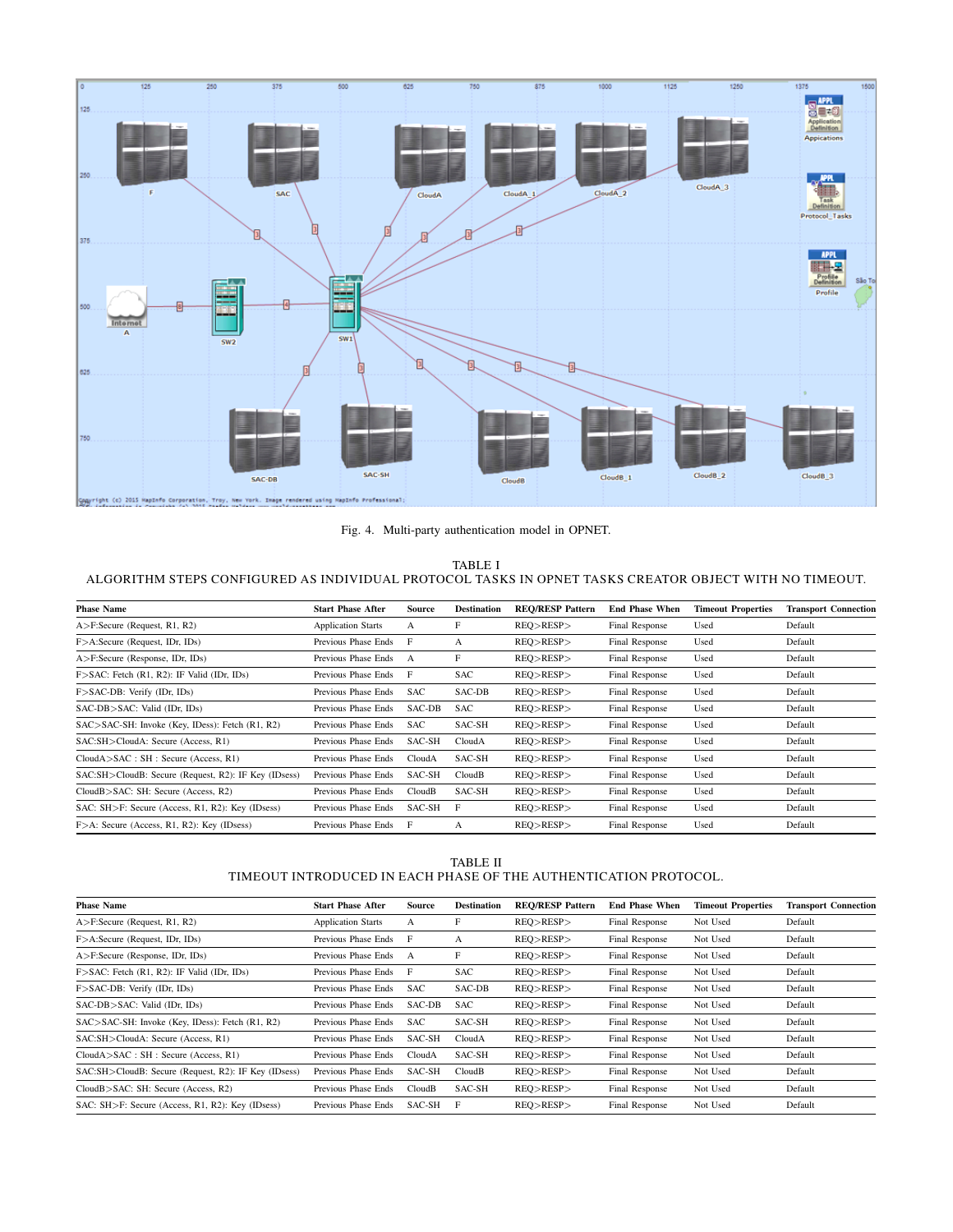A phase will be deemed as completed only when a final response has arrived from the requested node to the requesting node. Thus, if there is congestion on the network and a timeout has been configured for each phase, the session will be dropped if any of the subsequent phases fails to execute successfully.

## *D. Simulation parameters and assumptions*

- The remaining assumptions for the simulation are as follows:
- (a) The phases have been packaged in an application called as "Protocol Tasks" in the model. Protocol Tasks is a custom application, which in turn is designed using the tasks object in OPNET modeller. One needs to enter the attributes in this field and select the task object packaged with all the phases configured.
- (b) The database application has been configured for running on  $SAC - DB$  only. OPNET's default high load task format has been employed. There was no need to configure it manually because it is not the focus of this research.
- (c) The applications are executed using the profiles object, as shown in the following table. Protocol tasks and SAC−DB have been configured to execute independently of each other such that they do not cause a conflict during simulation. Both applications have been assigned a start offset of 5 to 10 seconds.

However, the start offset of the network itself has been configured at 100 to 110 seconds. This is because the network is large and should be given enough time to complete the tasks of the routing protocol. In this model, the routing protocol selected is RIPv2 (which is OPNET's default).

Before explaining the simulations, it is essential to clarify how the nodes recognise whom to contact to execute a phase. This clarification is needed to map the symbols  $(A, F, SAC, \overline{S}AC - DB,$  Cloud A, and Cloud  $B$ ) with actual servers (names of servers in the network) on the network. For simplicity, the symbols and server names have been kept the same in the model.

However, in reality, the cloud environment will be completely different. This is a complex design in OPNET that needs to be configured carefully by matching the source-destination relationships with the phases of the customer application (Protocol\_Tasks authentication algorithm).

In destination preferences, a node is allowed to communicate with only those nodes that it is supposed to interact with for executing the algorithm. Hence,  $A$  is allowed to communicate only with  $F$ , and  $F$ is allowed to communicate only with A and SAC.

It should also be noted that a recursive relationship  $(A \text{ communi-}$ cating with A and F communicating with  $F$ ) is established in the destination preferences as well. This ensures that the node is able to communicate with itself whenever required by OPNET.

Finally, the attachment of a profile to a node is important to provide instruction about what it needs to execute. This is done by identifying the profile within the node configuration. In this model, all nodes are configured to execute the "Protocol\_Tasks" whereas  $SAC - DB$ is configured to execute "Protocol\_Tasks" as well as the database application.

## *E. Authentication approval protocol*

The proposed protocol is specifically addressed to scenarios of BI and data analytics applications that are accessed via clouds, where members of different security realms want to access distributed analytics services through a trusted principal.

These scenarios are applicable when there are no direct authentication relationships between the people of different security realms and the distributed BI services in multiple cloud systems.

The session approval protocol begins with a user having membership in any security realm that the trusted principal recognises. It is assumed to provide access to the BI database objects in clouds A and B, if the SAC approves the request forwarded by the principal.

It is also assumed that SAC will not entertain any request that is not forwarded by the principal. The user requesting access is neither a member of CloudA nor a member of CloudB. In essence, the user is a member of a security realm that is a different cloud (CloudC), which is trusted by the  $SAC$  (which means that the third cloud is a member of the  $SAC - DB$ ). Most importantly, the principal should recognise who is the user because the SAC trusts the principal for accepting the session request.

The steps in the algorithm for the authentication protocol are shown in Tabl[eI.](#page-4-1)  $IDr$  is the cloud membership key of the requesting user.  $IDs$  is the sub-domain membership of the requesting user, and  $IDsess$  is the session key assigned by the  $SAC$  for accessing the BI database files residing on clouds A and B.

Clouds  $A$  and  $B$  will open the access to this key only as it is approved and forwarded by the  $SAC$  (through  $SAC - SH$ ). R1 and  $R2$  are BI database files residing on clouds  $A$  and  $B$  that are requested by the requesting user.  $A$  is the trusted principal through which, the requesting user has approached the SAC.

## IV. ANALYSIS OF RESULTS

We observed that the simulation executed 178 million events in the operation of seven minutes and nine seconds on the network. This is because it is a reasonably large network with 1000 trusted principals accessing; a near real-world scenario and hence the results have practical significance. Figure [5](#page-5-0) illustrates the TCP sessions initiated by the node "A". Active TCP sessions exceeded 2000 during the simulation period, indicating that each trusted principal has made two session requests on average. Hence the authentication protocol has been triggered more than 2000 times on the network. The overall



<span id="page-5-0"></span>Fig. 5. TCP sessions initiated by node "A"

performance and behaviour of authentication protocol tasks on the network are shown in Figure [6.](#page-6-0)

The first statistic shows that the overall (end-to-end) response time of the authentication protocol on the network is about 60 seconds. This is genuine given the time taken in establishing the TCP connection and transferring the data.

Hence, 60 seconds is a committed performance for executing all of the 13 phases. However, this is feasible knowing that it is only a one-time activity for each user being added by the trusted principal. It is important to note that delays caused by network or host-based congestions are more serious than protocol execution delays. This has been verified by confirming the packet network delay measurement results.

It is observed that the maximum delay occurrence on the network is less than 0.06 seconds. It was further confirmed by device specific reports that none of the servers, switches, and links had registered any packet queues or packet forwarding delays on the network. Hence, 60 seconds is a committed performance for executing all of the 13 phases. This delay has occurred because of the amount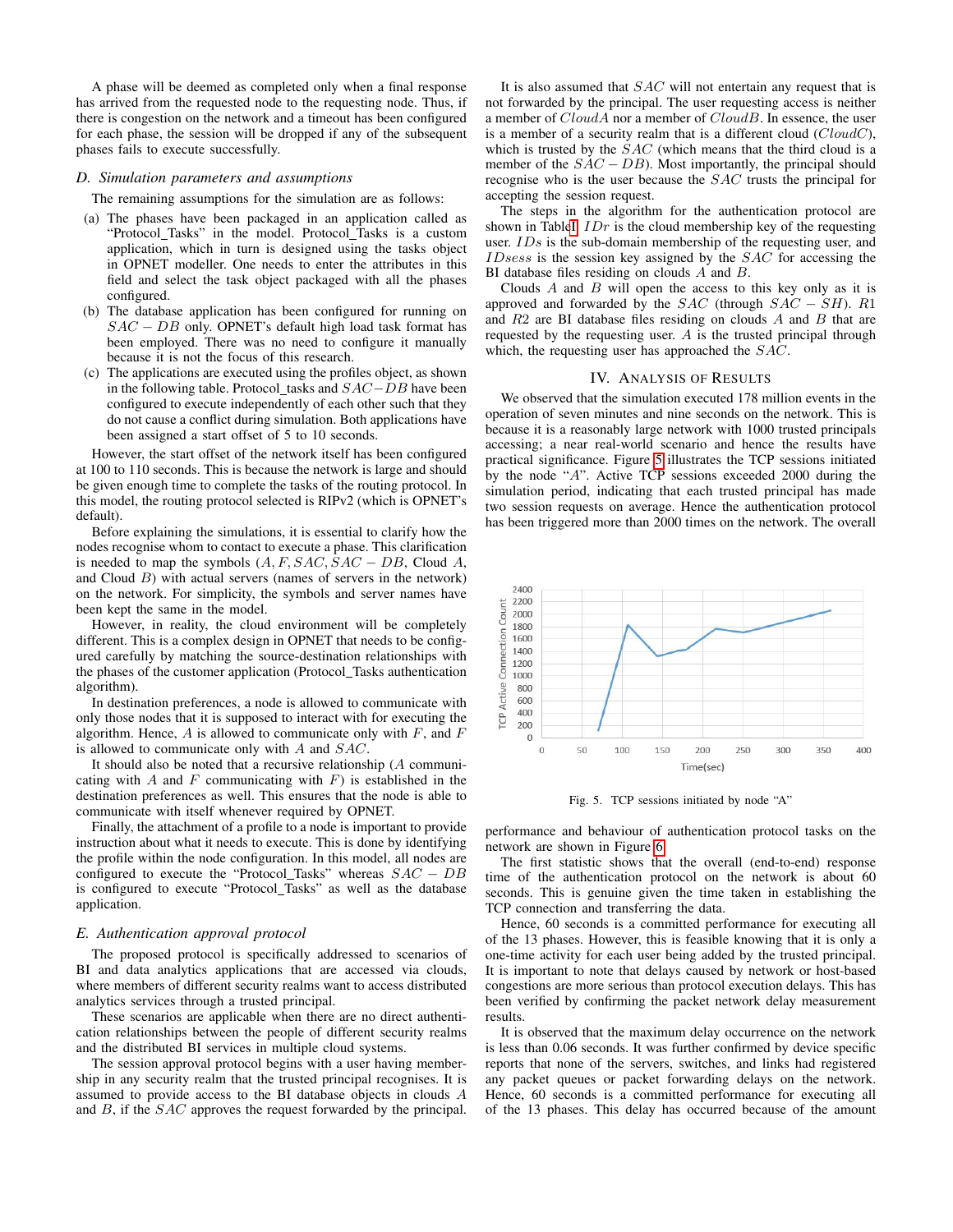

<span id="page-6-0"></span>Fig. 6. Overall performance metrics and behaviours of the authentication protocol tasks on the network.

of data exchanged per phase. The metric "application task response time" is the same as "application phase response time" in this model, because each phase has only one task in the algorithm. The last two metrics reflect the overall authentication traffic sent and received on the network. So, for 1000 trusted principals interacting, the traffic of up to 1.5 Mbps is quite moderate. This shows that the protocol is loading the network moderately.

Before drawing any final conclusions, the response times of individual phases of the authentication protocol were also investigated. Figure [7](#page-6-1) illustrates this metric for six out of the eleven phases of the protocol. The overall response time is 5 seconds per phase. This is genuine given the time taken in establishing the TCP connection and then transferring the data. The above results pertain to the phases executed without a timeout. A second simulation was carried out, including a timeout of 60 seconds per phase. As per the previous results, the phases should not time out given that each phase was taking about 5 seconds to execute.However, as shown in Figure [6,](#page-6-0) the number of application instances reduced significantly as the phases of the protocol progressed. This indicates massive session drops because of timeout configuration.

This result was unexpected because the timeout configured per phase was larger than the average phase duration observed. Multiple settings were tested but the results were similar and is a problem needing further investigation.

In this research, it is recommended that the 13-step authentication protocol should not have any timeout configured. However, a localised timeout can be configured at  $F$ . If the responses from the cloud are not received within 200 seconds, the session may be dropped automatically. This means the full authentication process



<span id="page-6-1"></span>Fig. 7. Response times of the individual phases of the authentication protocol.

is from 0-200 seconds. Clouds are like galaxies of servers. For example, users from multiple companies sitting on multiple clouds may collaborate on a common research project with the project manager acting as the trusted principal. The SAC can guarantee secured access to resources on different clouds. However, it cannot guarantee performance and committed response times, given that each member cloud may have its own network configurations. While such an authentication protocol is essential for multiparty collaborations on multiple clouds, timeout settings may not be feasible for all the phases of the authentication protocol.

## V. CONCLUSIONS AND FUTURE WORK

The cloud computing paradigm is a fundamental, enabling model for the future development of BI and data analytics services. Cloud platforms offer several distinct advantages in terms of cost efficiency, reliability, flexibility and scalability of implementation.

Moreover, the inherent feature of connectivity of cloud architecture offers the opportunity to take advantage of enhanced data sharing capabilities. In this article, we have proposed a novel authentication mechanism model for multi-party authentication of BI mechanisms for hosting on cloud computing.

This article has considered problems associated with reliable, timely and secure data transfer mechanisms necessary for shared business data processing networks. This multiparty authentication system for dynamic authentication interactions is effective when members of different security realms want to access distributed business data services through a trusted principal.

Our proposed mechanism can help cloud session users authenticate their session membership so as to largely simplify the authentication processes within multi-party sessions. While this paper has presented the framework, additional research and development is needed to